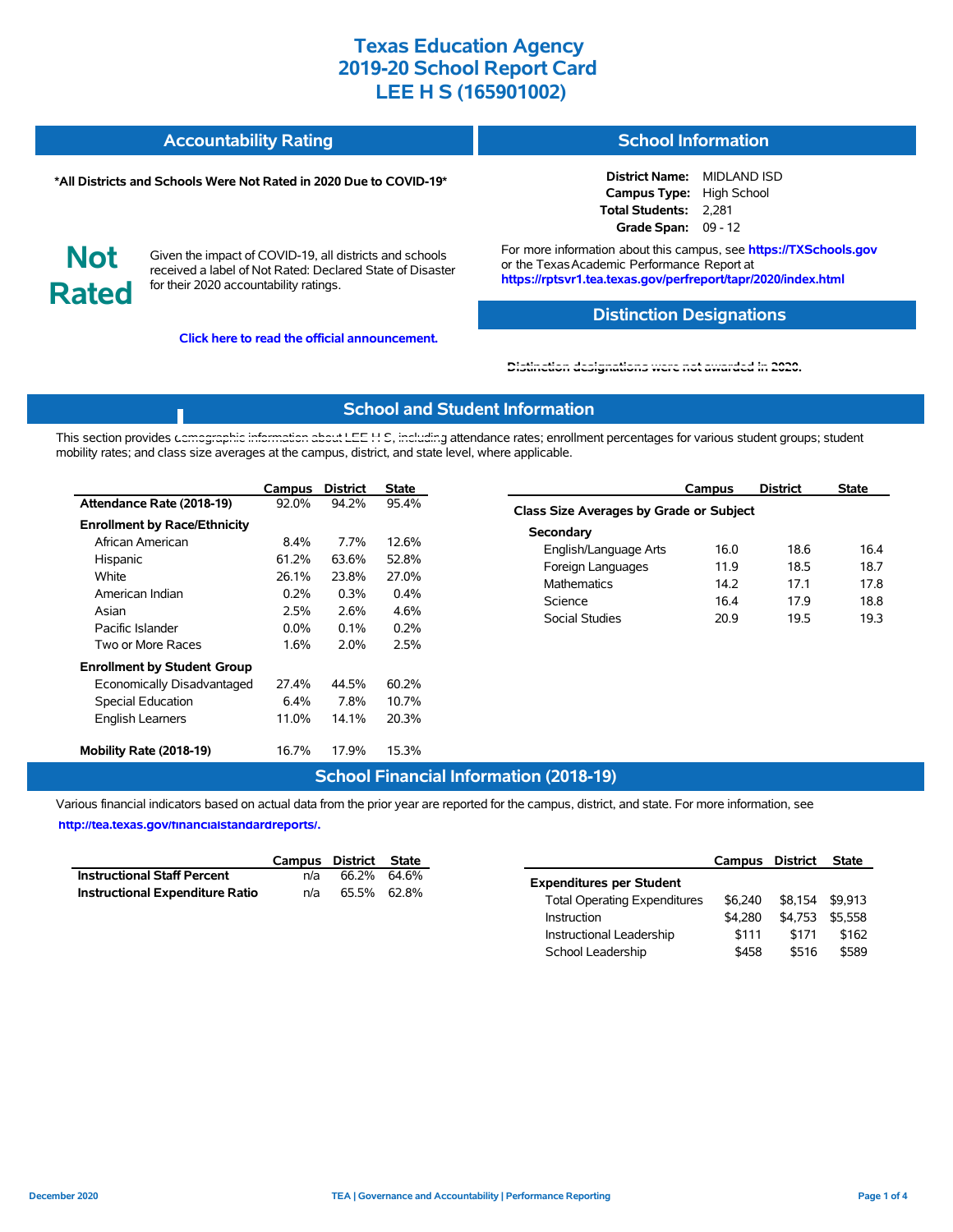### **STAAR Outcomes**

This section provides STAAR performance and Academic Growth outcomes. Academic Growth measures whether students are maintaining performance or improving from year to year. **Please note that due to the cancellation of spring 2020 State of Texas Assessments of Academic Readiness (STAAR) due to the COVID-19 pandemic, the performance of this year's report is not updated.**

|                                                                                |                                                                    |              |     |       |                                   |       |       |                          |        | Two or                   |                          |        |
|--------------------------------------------------------------------------------|--------------------------------------------------------------------|--------------|-----|-------|-----------------------------------|-------|-------|--------------------------|--------|--------------------------|--------------------------|--------|
|                                                                                |                                                                    |              |     |       | <b>African</b>                    |       |       | American                 |        | <b>Pacific</b>           | More                     | Econ   |
|                                                                                |                                                                    | <b>State</b> |     |       | District Campus American Hispanic |       | White | Indian                   | Asian  | <b>Islander</b>          | Races                    | Disadv |
| STAAR Performance Rates at Approaches Grade Level or Above (All Grades Tested) |                                                                    |              |     |       |                                   |       |       |                          |        |                          |                          |        |
| All Subjects                                                                   | 2019                                                               | 78%          | 68% | 66%   | 55%                               | 64%   | 78%   | 50%                      | 51%    | $\overline{\phantom{a}}$ | 71%                      | 58%    |
|                                                                                | 2018                                                               | 77%          | 67% | 64%   | 55%                               | 63%   | 77%   | $\ast$                   | 47%    | $\ast$                   | 73%                      | 54%    |
| ELA/Reading                                                                    | 2019                                                               | 75%          | 64% | 50%   | 35%                               | 48%   | 66%   | 29%                      | 26%    | $\overline{\phantom{a}}$ | 55%                      | 42%    |
|                                                                                | 2018                                                               | 74%          | 64% | 56%   | 46%                               | 54%   | 70%   | $\ast$                   | 38%    | $\overline{a}$           | 70%                      | 46%    |
| <b>Mathematics</b>                                                             | 2019                                                               | 82%          | 73% | 36%   | 27%                               | 36%   | 37%   | $\ast$                   | $\ast$ | $\overline{\phantom{a}}$ | $\ast$                   | 37%    |
|                                                                                | 2018                                                               | 81%          | 75% | 43%   | 47%                               | 44%   | 36%   | $\overline{\phantom{a}}$ | 40%    | $\overline{a}$           | $\ast$                   | 36%    |
| Science                                                                        | 2019                                                               | 81%          | 76% | 83%   | 76%                               | 82%   | 89%   | $\ast$                   | 75%    | $\overline{a}$           | 100%                     | 80%    |
|                                                                                | 2018                                                               | 80%          | 69% | 47%   | 38%                               | 44%   | 67%   | $\overline{\phantom{a}}$ | 50%    | $\ast$                   | $\ast$                   | 42%    |
| <b>Social Studies</b>                                                          | 2019                                                               | 81%          | 71% | 91%   | 82%                               | 90%   | 97%   | $\blacksquare$           | 78%    | $\overline{\phantom{0}}$ | 100%                     | 84%    |
|                                                                                | 2018                                                               | 78%          | 69% | 89%   | 92%                               | 88%   | 95%   | $\ast$                   | 67%    | $\overline{a}$           | 88%                      | 85%    |
| STAAR Performance Rates at Meets Grade Level or Above (All Grades Tested)      |                                                                    |              |     |       |                                   |       |       |                          |        |                          |                          |        |
| All Subjects                                                                   | 2019                                                               | 50%          | 39% | 42%   | 29%                               | 39%   | 62%   | 25%                      | 32%    | $\overline{a}$           | 42%                      | 32%    |
|                                                                                | 2018                                                               | 48%          | 38% | 38%   | 28%                               | 33%   | 58%   | $\ast$                   | 22%    | $\ast$                   | 57%                      | 26%    |
| ELA/Reading                                                                    | 2019                                                               | 48%          | 37% | 30%   | 15%                               | 27%   | 50%   | 14%                      | 20%    | $\overline{\phantom{0}}$ | 15%                      | 22%    |
|                                                                                | 2018                                                               | 46%          | 36% | 31%   | 24%                               | 26%   | 50%   | $\ast$                   | 15%    | $\overline{a}$           | 55%                      | 21%    |
| Mathematics                                                                    | 2019                                                               | 52%          | 42% | 4%    | $0\%$                             | $5\%$ | 5%    | $\ast$                   | $\ast$ | $\overline{a}$           | $\ast$                   | 3%     |
|                                                                                | 2018                                                               | 50%          | 42% | 3%    | 5%                                | 3%    | 0%    | $\overline{\phantom{a}}$ | $0\%$  | $\overline{\phantom{0}}$ | $\ast$                   | 3%     |
| Science                                                                        | 2019                                                               | 54%          | 47% | 45%   | 36%                               | 42%   | 61%   | $\ast$                   | 25%    | $\overline{\phantom{a}}$ | 60%                      | 40%    |
|                                                                                | 2018                                                               | 51%          | 42% | 9%    | 0%                                | 7%    | 33%   | $\blacksquare$           | $0\%$  | $\ast$                   | $\ast$                   | 4%     |
| <b>Social Studies</b>                                                          | 2019                                                               | 55%          | 44% | 72%   | 53%                               | 70%   | 88%   | $\overline{a}$           | 59%    | $\overline{a}$           | 91%                      | 57%    |
|                                                                                | 2018                                                               | 53%          | 43% | 65%   | 59%                               | 59%   | 81%   | $\ast$                   | 47%    | $\overline{\phantom{a}}$ | 75%                      | 52%    |
|                                                                                | STAAR Performance Rates at Masters Grade Level (All Grades Tested) |              |     |       |                                   |       |       |                          |        |                          |                          |        |
| <b>All Subjects</b>                                                            | 2019                                                               | 24%          | 17% | 13%   | 10%                               | 11%   | 22%   | 0%                       | 10%    | $\overline{\phantom{0}}$ | 13%                      | 7%     |
|                                                                                | 2018                                                               | 22%          | 16% | 12%   | 6%                                | 10%   | 24%   | $\ast$                   | 7%     | $\ast$                   | 10%                      | 6%     |
| ELA/Reading                                                                    | 2019                                                               | 21%          | 15% | 3%    | 1%                                | 2%    | 8%    | 0%                       | 2%     | $\overline{a}$           | 0%                       | 2%     |
|                                                                                | 2018                                                               | 19%          | 13% | 3%    | 3%                                | 2%    | 8%    | $\ast$                   | 2%     | $\frac{1}{2}$            | 0%                       | $1\%$  |
| <b>Mathematics</b>                                                             | 2019                                                               | 26%          | 20% | 1%    | 0%                                | 1%    | 0%    | $\ast$                   | $\ast$ | $\overline{a}$           | $\ast$                   | $0\%$  |
|                                                                                | 2018                                                               | 24%          | 19% | $0\%$ | 0%                                | 0%    | 0%    | $\overline{a}$           | 0%     | $\overline{a}$           | $\ast$                   | $0\%$  |
| Science                                                                        | 2019                                                               | 25%          | 19% | 5%    | 4%                                | 5%    | 5%    | $\ast$                   | 8%     | $\overline{\phantom{0}}$ | 0%                       | 4%     |
|                                                                                | 2018                                                               | 23%          | 19% | 2%    | 0%                                | 0%    | 14%   | $\overline{\phantom{a}}$ | 0%     | $\ast$                   | $\ast$                   | 0%     |
| Social Studies                                                                 | 2019                                                               | 33%          | 25% | 42%   | 33%                               | 39%   | 56%   | $\overline{\phantom{a}}$ | 26%    | $\overline{a}$           | 45%                      | 26%    |
|                                                                                | 2018                                                               | 31%          | 23% | 35%   | 20%                               | 29%   | 54%   | $\ast$                   | 23%    | $\frac{1}{2}$            | 38%                      | 23%    |
|                                                                                |                                                                    |              |     |       |                                   |       |       |                          |        |                          |                          |        |
| <b>Academic Growth Score (All Grades Tested)</b><br><b>Both Subjects</b>       | 2019                                                               | 69           | 64  | 62    | 67                                | 62    | 64    | $\ast$                   | 53     | $\overline{a}$           | 40                       | 58     |
|                                                                                | 2018                                                               | 69           | 67  | 67    | 69                                | 64    | 74    | *                        | 57     | $\overline{a}$           | 55                       | 62     |
| ELA/Reading                                                                    | 2019                                                               | 68           | 63  | 63    | 68                                | 62    | 64    | *                        | 53     | $\overline{a}$           | 40                       | 59     |
|                                                                                | 2018                                                               | 69           | 65  | 67    | 69                                | 65    | 74    | $\ast$                   | 57     | $\overline{a}$           | 55                       | 63     |
| <b>Mathematics</b>                                                             | 2019                                                               | 70           | 64  | 36    | $\ast$                            | 42    |       |                          |        | $\overline{a}$           | $\overline{\phantom{a}}$ | $\ast$ |
|                                                                                | 2018                                                               | 70           | 70  | 17    |                                   | 10    |       |                          | $\ast$ |                          |                          | 20     |
|                                                                                |                                                                    |              |     |       |                                   |       |       |                          |        |                          |                          |        |

? Indicates that the data for this item were statistically improbable or were reported outside a reasonable range.<br>- Indicates zero observations reported for this group.<br>\* Indicates results are masked due to small numbers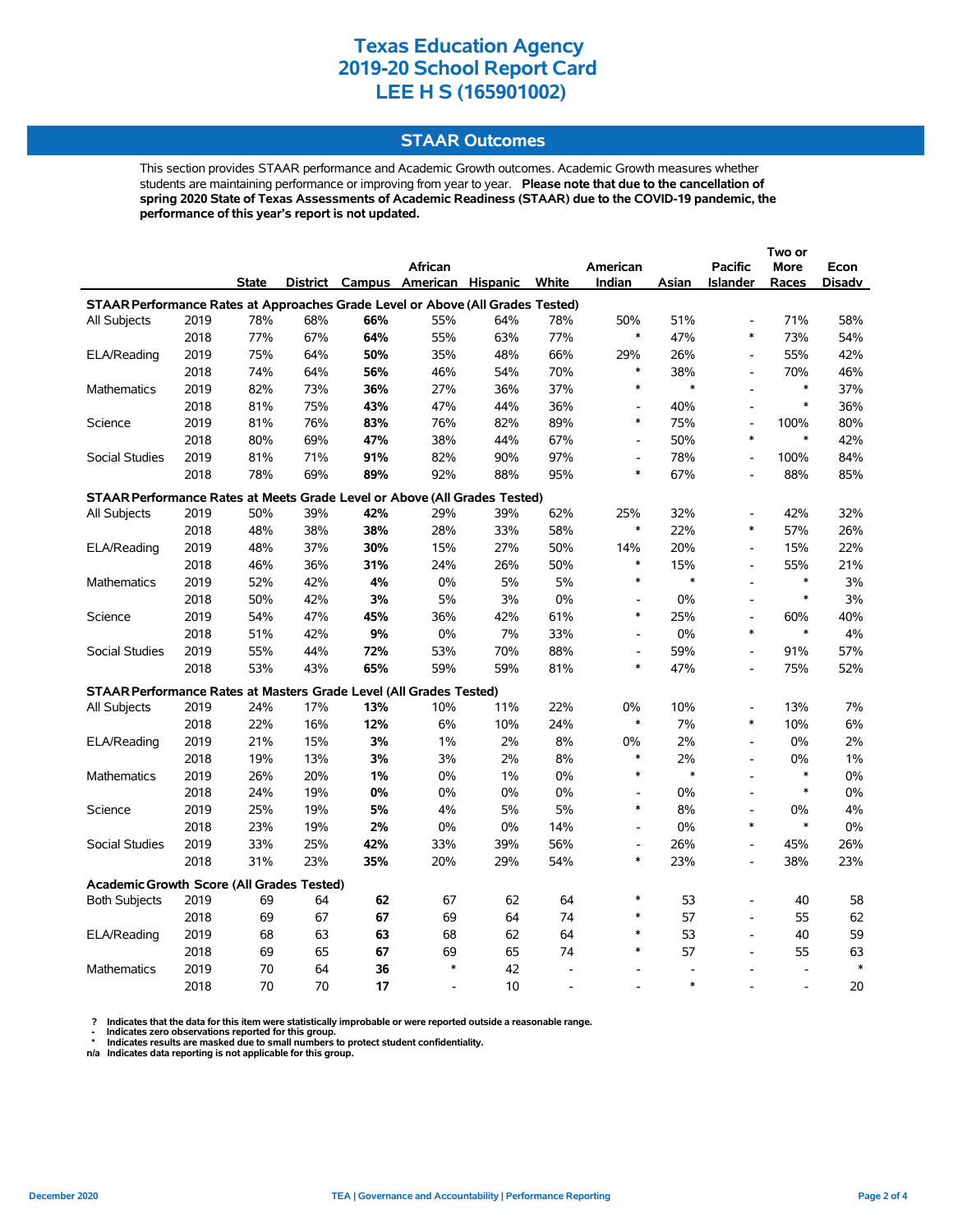### **Graduation and College, Career, and Military Readiness Outcomes**

This section provides graduation, graduation plan, and College, Career, and Military Readiness rates.

|                                                              | <b>State</b> | District |       | African<br>Campus American Hispanic |       | White | American<br>Indian       | Asian  | <b>Pacific</b><br><b>Islander</b> | Two or<br>More<br>Races | Econ<br>Disadv |
|--------------------------------------------------------------|--------------|----------|-------|-------------------------------------|-------|-------|--------------------------|--------|-----------------------------------|-------------------------|----------------|
| Annual Dropout Rate (Gr 9-12)                                |              |          |       |                                     |       |       |                          |        |                                   |                         |                |
| 2018-19                                                      | 1.9%         | 2.4%     | 3.2%  | 3.8%                                | 3.4%  | 2.0%  | 12.5%                    | 5.8%   |                                   | 3.1%                    | 5.1%           |
| 2017-18                                                      | 1.9%         | 2.0%     | 2.0%  | 2.4%                                | 2.2%  | 1.9%  | $\ast$                   | 0.0%   | $\ast$                            | 0.0%                    | 3.4%           |
| 4-Year Longitudinal Rate (Gr 9-12)<br>Class of 2019          |              |          |       |                                     |       |       |                          |        |                                   |                         |                |
| Graduated                                                    | 90.0%        | 89.7%    | 89.8% | 89.3%                               | 89.3% | 92.0% | ∗                        | 80.0%  | $\ast$                            | 100.0%                  | 84.3%          |
| Graduates, TxCHSE, & Cont                                    | 94.1%        | 91.7%    | 92.2% | 91.1%                               | 92.3% | 93.7% | $\ast$                   | 80.0%  | ∗                                 | 100.0%                  | 86.1%          |
| Class of 2018<br>Graduated                                   | 90.0%        | 90.4%    | 92.9% | 93.9%                               | 91.9% | 94.5% |                          | 90.9%  |                                   | 100.0%                  | 85.3%          |
| Graduates, TxCHSE, & Cont                                    | 94.3%        | 93.5%    | 94.0% | 93.9%                               | 93.3% | 95.6% |                          | 90.9%  |                                   | 100.0%                  | 87.1%          |
| 5-Year Extended Longitudinal Rate (Gr 9-12)<br>Class of 2018 |              |          |       |                                     |       |       |                          |        |                                   |                         |                |
| Graduated                                                    | 92.2%        | 92.3%    | 93.0% | 94.0%                               | 91.8% | 95.6% | $\overline{a}$           | 87.0%  |                                   | 100.0%                  | 86.6%          |
| Graduates, TxCHSE, & Cont                                    | 93.9%        | 93.0%    | 93.6% | 94.0%                               | 92.9% | 95.6% | $\overline{\phantom{a}}$ | 87.0%  |                                   | 100.0%                  | 87.2%          |
| Class of 2017                                                |              |          |       |                                     |       |       |                          |        |                                   |                         |                |
| Graduated                                                    | 92.0%        | 91.8%    | 91.0% | 90.9%                               | 89.5% | 94.3% | $\ast$                   | 85.0%  | $\overline{\phantom{a}}$          | 88.9%                   | 86.9%          |
| Graduates, TxCHSE, & Cont                                    | 93.7%        | 92.5%    | 91.4% | 90.9%                               | 89.7% | 95.2% | $\ast$                   | 85.0%  |                                   | 88.9%                   | 87.4%          |
| 6-Year Extended Longitudinal Rate (Gr 9-12)<br>Class of 2017 |              |          |       |                                     |       |       |                          |        |                                   |                         |                |
| Graduated                                                    | 92.4%        | 91.8%    | 91.0% | 90.9%                               | 89.5% | 94.3% | ∗                        | 85.0%  |                                   | 88.9%                   | 86.9%          |
| Graduates, TxCHSE, & Cont<br>Class of 2016                   | 93.7%        | 92.5%    | 91.4% | 90.9%                               | 89.8% | 95.2% | $\ast$                   | 85.0%  |                                   | 88.9%                   | 87.4%          |
| Graduated                                                    | 92.1%        | 90.6%    | 91.9% | 90.7%                               | 90.4% | 95.0% | $\ast$                   | 84.6%  |                                   | ∗                       | 86.1%          |
| Graduates, TxCHSE, & Cont                                    | 93.4%        | 91.3%    | 92.9% | 90.7%                               | 91.5% | 96.0% | *                        | 84.6%  |                                   | $\ast$                  | 87.5%          |
| 4-Year Federal Graduation Rate Without Exclusions (Gr 9-12)  |              |          |       |                                     |       |       |                          |        |                                   |                         |                |
| Class of 2019                                                | 90.0%        | 88.1%    | 88.7% | 89.3%                               | 88.0% | 91.0% | ∗                        | 80.0%  |                                   | 100.0%                  | 83.1%          |
| Class of 2018                                                | 90.0%        | 88.8%    | 91.3% | 90.2%                               | 90.7% | 93.0% | $\overline{a}$           | 87.5%  |                                   | 100.0%                  | 82.8%          |
| RHSP/DAP Graduates (Longitudinal Rate)<br>Class of 2019      | 73.3%        |          |       |                                     |       |       |                          |        |                                   |                         |                |
|                                                              | 68.5%        |          |       |                                     |       |       |                          |        |                                   |                         |                |
| Class of 2018                                                |              |          |       |                                     |       |       |                          |        |                                   |                         |                |
| RHSP/DAP/FHSP-E/FHSP-DLA Graduates (Longitudinal Rate)       |              |          |       |                                     |       |       |                          |        |                                   |                         |                |
| Class of 2019                                                | 87.6%        | 75.2%    | 67.0% | 56.0%                               | 62.5% | 81.4% | ∗                        | 65.0%  | ∗                                 | 83.3%                   | 54.5%          |
| Class of 2018                                                | 86.8%        | 77.4%    | 78.1% | 75.6%                               | 75.5% | 82.7% | $\overline{\phantom{a}}$ | 90.0%  |                                   | 66.7%                   | 74.1%          |
| College, Career, and Military Ready (Annual Graduates)       |              |          |       |                                     |       |       |                          |        |                                   |                         |                |
| 2018-19                                                      | 72.9%        | 56.2%    | 57.7% | 36.0%                               | 53.5% | 74.7% | ∗                        | 52.5%  |                                   | 66.7%                   | 45.5%          |
| 2017-18                                                      | 65.5%        | 56.5%    | 59.7% | 50.0%                               | 56.1% | 69.0% |                          | 58.7%  |                                   | 66.7%                   | 48.8%          |
| <b>SAT/ACT Results (Annual Graduates)</b><br>Tested          |              |          |       |                                     |       |       |                          |        |                                   |                         |                |
| 2018-19                                                      | 75.0%        | 40.4%    | 44.4% | 44.0%                               | 34.6% | 64.0% | ∗                        | 70.0%  |                                   | 33.3%                   | 31.8%          |
| 2017-18                                                      | 74.6%        | 37.9%    | 39.8% | 49.0%                               | 28.3% | 57.5% |                          | 43.5%  | $\ast$                            | 83.3%                   | 21.5%          |
| Average SAT Score<br>2018-19                                 | 1027         | 1046     | 1035  | 950                                 | 983   | 1115  | ∗                        | 1026   |                                   | ∗                       | 950            |
| 2017-18                                                      | 1036         | 1090     | 1092  | 976                                 | 1046  | 1147  | $\overline{a}$           | 1204   |                                   | $\ast$                  | 1044           |
| Average ACT Score                                            |              |          |       |                                     |       |       |                          |        |                                   |                         |                |
| 2018-19                                                      | 20.6         | 21.5     | 22.5  | 17.2                                | 20.6  | 23.4  | $\ast$                   | $\ast$ |                                   | ∗                       | 21.1           |
| 2017-18                                                      | 20.6         | 21.9     | 22.0  | 17.2                                | 21.7  | 23.4  | $\overline{\phantom{a}}$ | 25.0   |                                   | $\ast$                  | 20.6           |

? Indicates that the data for this item were statistically improbable or were reported outside a reasonable range.<br>- Indicates zero observations reported for this group.<br>\* Indicates results are masked due to small numbers